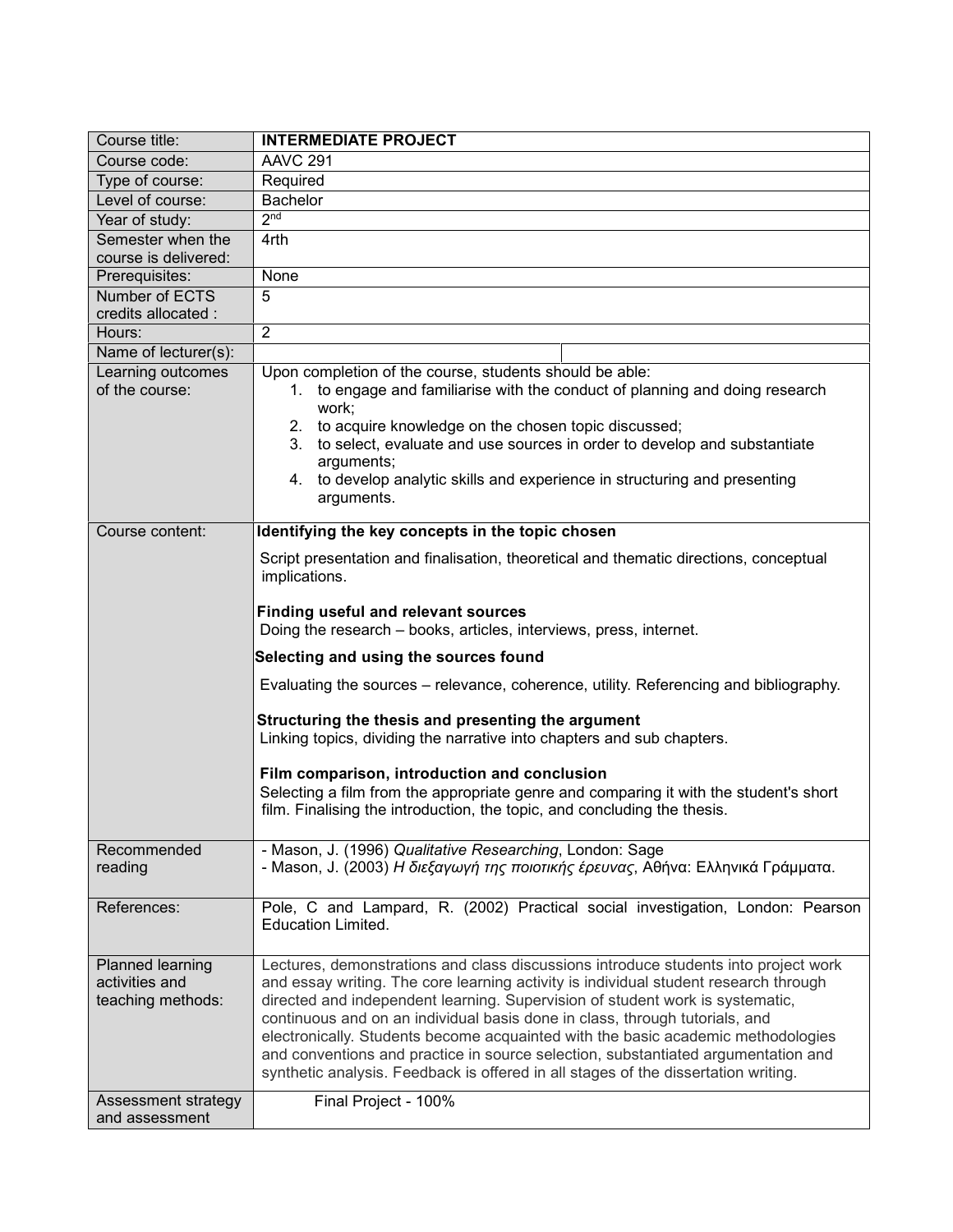| criteria:          | The assessment will be based on student's ability to identify and elaborate the main<br>concepts and ideas in his/her research topic, individual study and research, planning<br>and methodology, argument substantiation, structure and presentation of the analysis.<br>For the film script content, direction, audiovisual quality and general aesthetic<br>presentation are also evaluated.<br>Assessment criteria for the project: |     |  |
|--------------------|-----------------------------------------------------------------------------------------------------------------------------------------------------------------------------------------------------------------------------------------------------------------------------------------------------------------------------------------------------------------------------------------------------------------------------------------|-----|--|
|                    | Conceptual understanding and analytic skills:                                                                                                                                                                                                                                                                                                                                                                                           | 30% |  |
|                    | a) Development of main idea – framing the issue:                                                                                                                                                                                                                                                                                                                                                                                        | 10% |  |
|                    | b) Analysis and arguentation:                                                                                                                                                                                                                                                                                                                                                                                                           | 20% |  |
|                    | Quality of research work and effort imput:                                                                                                                                                                                                                                                                                                                                                                                              | 20% |  |
|                    | a) Planning, methodology, text structure                                                                                                                                                                                                                                                                                                                                                                                                | 10% |  |
|                    | b) Relevance and sufficiency of sources                                                                                                                                                                                                                                                                                                                                                                                                 | 10% |  |
|                    | <b>Presentation and communication:</b>                                                                                                                                                                                                                                                                                                                                                                                                  | 50% |  |
|                    | a) Film content and script structure:                                                                                                                                                                                                                                                                                                                                                                                                   | 10% |  |
|                    | b) Direction and aesthetics:                                                                                                                                                                                                                                                                                                                                                                                                            | 25% |  |
|                    | c) Audiovisual quality:                                                                                                                                                                                                                                                                                                                                                                                                                 | 15% |  |
|                    |                                                                                                                                                                                                                                                                                                                                                                                                                                         |     |  |
| Language of        | English                                                                                                                                                                                                                                                                                                                                                                                                                                 |     |  |
| instruction:       |                                                                                                                                                                                                                                                                                                                                                                                                                                         |     |  |
| Work placement(s): | None                                                                                                                                                                                                                                                                                                                                                                                                                                    |     |  |

|                 | Class work                                                | <b>Student Homework</b>          |
|-----------------|-----------------------------------------------------------|----------------------------------|
| 1st             | Introduction to research work                             | Script finalisation              |
| 2 <sub>nd</sub> | Script presentations. Analysing theoretical and thematic. | Preliminary research. Finding    |
|                 | directions.                                               | general sources                  |
| 3 <sup>rd</sup> | Script presentations. Discussing conceptual implications. | Evaluating<br>the<br>Reseach.    |
|                 |                                                           | relevance, coherence,<br>sources |
|                 |                                                           | utility.                         |